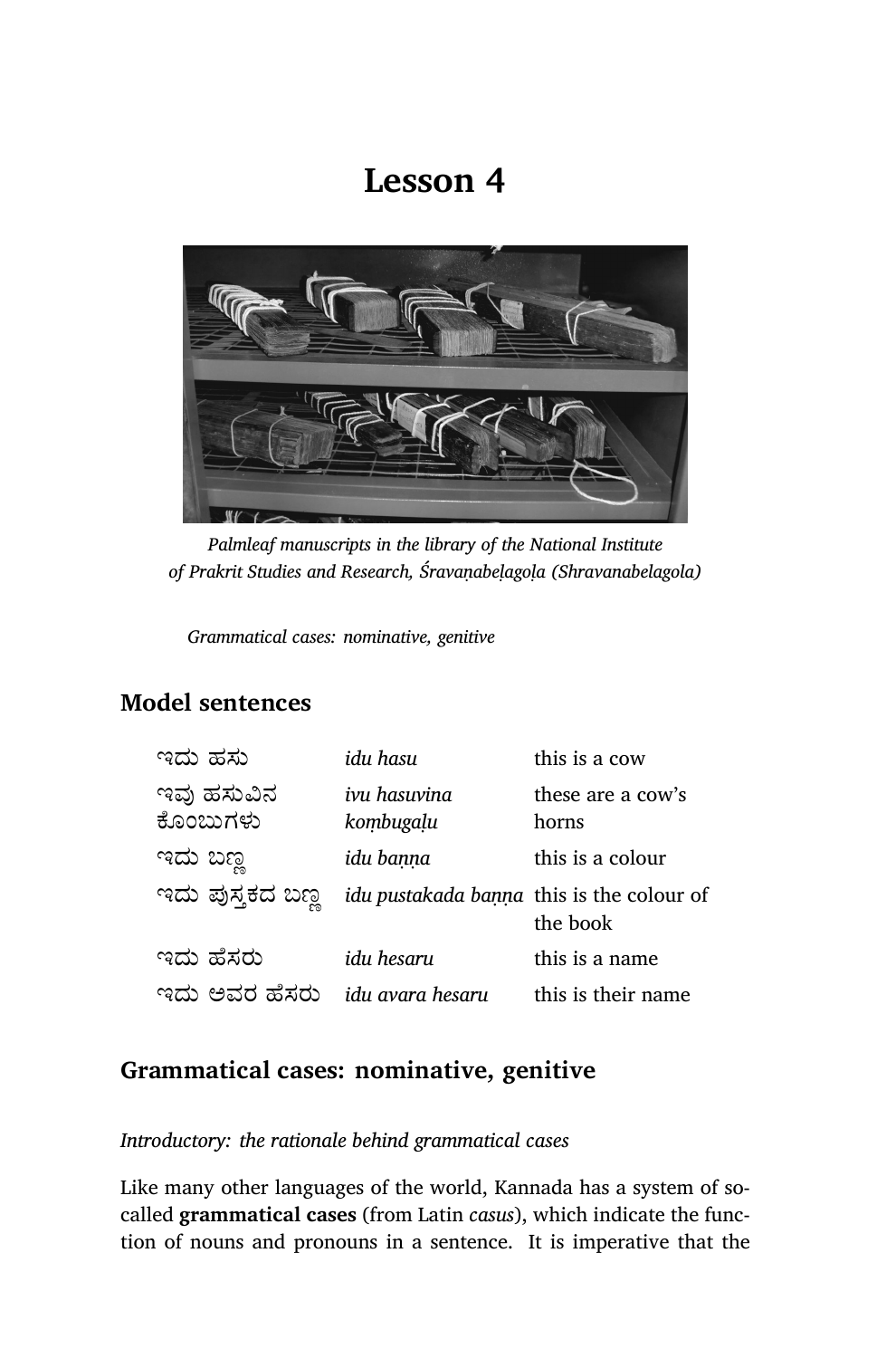learner understands what grammatical cases are and how important they are for a proper understanding of Kannada syntax, hence it is necessary to first go through a little bit of theory before the concrete case forms are discussed.

The function which a noun or pronoun has in a sentence can be expressed in different ways. A rather simple method is the placement of a word in a sentence (the **word order**), which is found in a language such as English: a speaker of English will immediately be able to tell from the sentence *The soldier kills the civilian* who kills and who is killed. A language such as German, however, allows greater freedom in its word order: in *Der Soldat tötet den Bürger* it is the soldier who kills the civilian, but in *Den Soldaten tötet der Bürger* it is the civilian who kills the soldier: for a speaker of German this is immediately clear because of the different forms of the definite article (*der* and *den*) and (in the case of a noun belonging to this particular type) because of the **case ending** -*en* after *Soldat,* which marks this word as the grammatical object. This type of grammatical mechanism is found in classical Indo-European languages such as Latin (compare the sentences *miles civem interficit* and *militem civis interficit,* corresponding to the sample sentences in English and German above) and Sanskrit.

Dravidian languages use special markers to indicate the functions of nouns and pronouns in a sentence. The Dravidian system is relatively very simple (in comparison with, for instance, that of many of the Indo-European languages) because of the very consistent implementation of the principle of **suffixation,** where the meaning of each case suffix is unambiguous (for instance, the suffix ‑*annu* **always** indicates the accusative case, irrespective of a noun's or pronoun's gender or  $\mathop{\mathrm{number}^1}\nolimits$ ). Every Dravidian word consists of a semantic core, which is used either independently or in combination with suffixes that modify the basic meaning of this core. The phonetic form of the core remains unchanged.<sup>2</sup> The suffixes have functional meanings and are not used as independent words. In agreement with this general principle, also the gram matical cases of nouns and pronouns in Dravidian languages are indicated by means of specific suffixes.

In these lessons, a grammatical terminology for the various cases in Kannada will be used that has become customary in descriptions of the Dravidian languages, although in recent times serious objections to it have been put forward by leading researchers. Nevertheless, this old terminology is used here simply because the majority of grammars of the Dravidian languages written in Western languages (also written by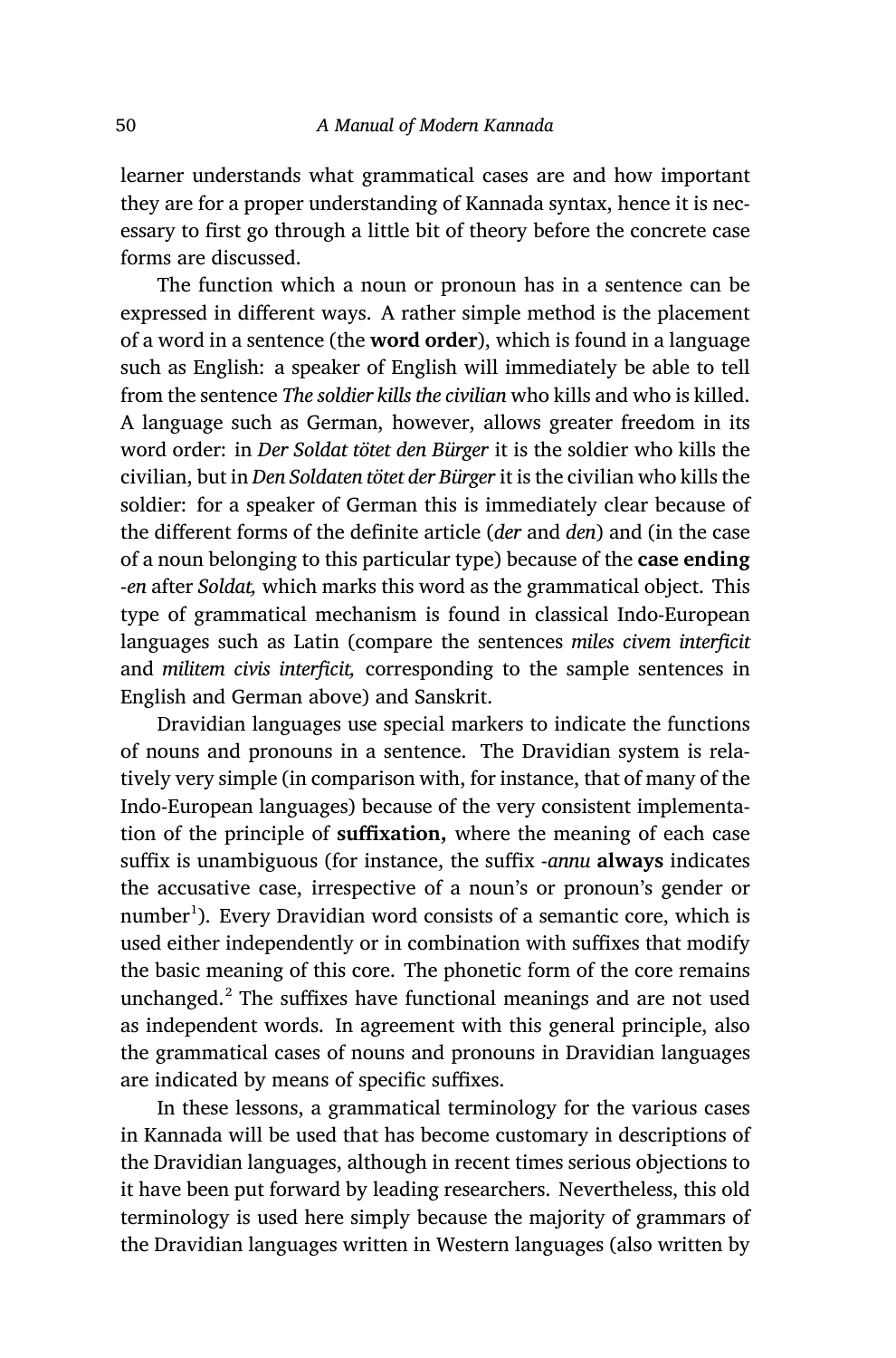Indian authors for Indian readers) have used this terminology; hence it is good for the learner to be familiar with it, so that he can effectively use such older materials as well. $3$ 

In the following lessons, the actual functions and usage of the various cases will be described in detail, so that the learner will understand what the traditional terms mean when they are used in the Kannada context.

#### *Case terminology in Kannada*

Traditional Kannada grammarians speak of seven grammatical cases, which are simply called 'first case', 'second case' (*prathamā vibhakti, dvitīyā vibhakti*) etc., following the Sanskritic model. Because Sanskrit, the Indian 'language of the gods', has seven cases, it was assumed that this must also be so in Kannada. In reality this is not true. Two of these 'cases' are actually derived from what is commonly called the 'sixth' or genitive case, as we shall see.

#### *The nominative case*

In modern grammars written in European languages, the ಪ್ರಥಮಾ ವಿಭಕ್ತಿ *prathamā vibhakti* or 'first case' is commonly called the **nominative,** because to a large extent it functions like an Indo-European nominative.<sup>4</sup> It is the case of the **subject** or **agent** of a sentence or phrase.

In modern Kannada, this case has **no distinctive suffix or marker.** Especially in the spoken language, the nominative is exactly the same as the dictionary form of the word. This is the basic form of a noun, from which the plural forms and all other grammatical cases are derived by means of suffixes.

However, in formal, written language, there are alternative forms for the nominative that can be used by a writer in order to very explicitly indicate that a noun is the subject / agent of a sentence (and not, for instance, an attribute or part of a compound word<sup>5</sup>). Basically these alternative forms (which one finds in practically all grammars that are used in schools in Karnataka as the paradigmatically supposedly correct forms) are historically incorrect (more precisely: hypercorrect $^6$ ). The learner is advised not to use them, because they make an unnecessarily heavy, pedantic impression; but he should be aware that they may be used in writing. These bookish alternative forms are created by adding a short *u* to the basic form of the noun, following the usual rules of sandhi.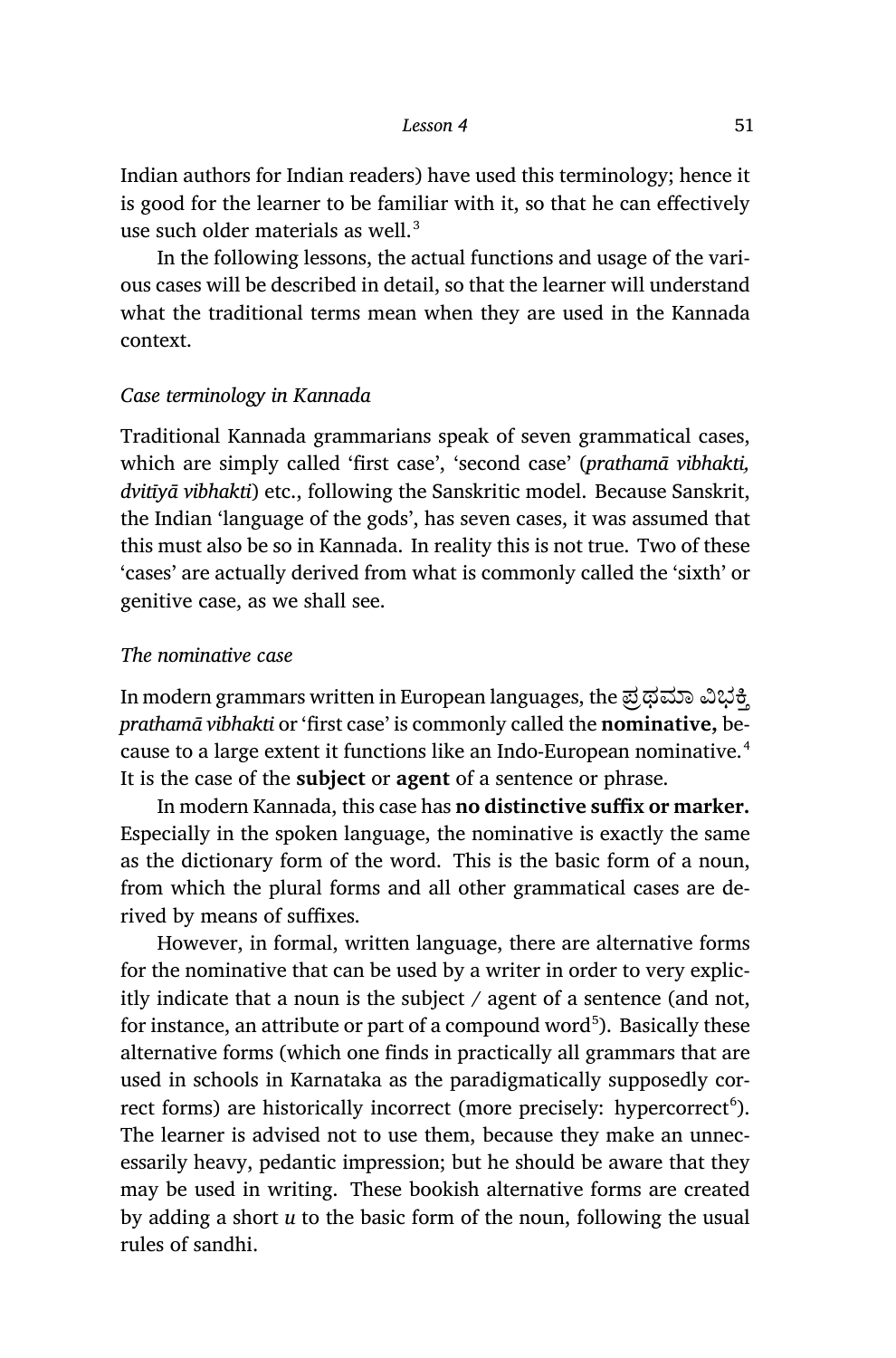#### 52 *A Manual of Modern Kannada*

| ಪುಸ್ತಕ ಚೆನ್ನಾಗಿದೆ   | pustaka cennāgide          | the book is nice |
|---------------------|----------------------------|------------------|
| ಪುಸ್ತಕವು ಚೆನ್ನಾಗಿದೆ | pustakavu cennāgide (idem) |                  |
| ಹುಡುಗಿ ಬಂದಳು        | hudugi bamdalu             | the girl came    |
| ಹುಡುಗಿಯು<br>ಬಂದಳು   | hudugiyu bamdalu           | (idem)           |

Masculine nouns ending in short *a* are a special matter:

| ಹುಡುಗ ಬಂದ | huduga bamda                            | the boy came |
|-----------|-----------------------------------------|--------------|
|           | ಹುಡುಗನು ಬಂದನು  huduganu bamdanu  (idem) |              |

The reason for this peculiar *n* is that in Old Kannada, such masculine nouns (and the corresponding verb endings) ended in a consonant (*n*), but since the twelfth century, Kannada speakers consistently let each word end in a vowel. This means, in the case of consonantally ending words, that either (a) a vowel is added (the linguistic term for this is **epenthesis**), or (b) the final consonant is elided (the linguistic term for this is **apocope**).<sup>7</sup> A traditional Kannada school grammar will give the nominative of a word such as *huḍuga* as *huḍuganu,* with the original *n* and an additional *u.* However, the shorter form *huḍuga* is by far more common nowadays, both in written and spoken language. The same also applies (as shown in the table above) for the conjugated verb form *bamda / bamdanu* etc.<sup>8</sup>

Very few feminine words end in *a* and have *ḷu* in the nominative: *sēvakaḷu* 'female servant' and *paṃḍitaḷu* 'lady scholar' are words that are mentioned in grammars, as feminine counterparts of *sēvaka(nu)* and *paṃḍita(nu).* More such words can be found in dictionaries, but in modern spoken and written practice these words hardly ever occur. (Nowadays the common feminine words are *sēvaki* and *paṃḍite,* which are declined like other feminine nouns ending in *i* and *e.*)

In the plural, the nominative of a noun is indicated by the simple ending ‑*ru* or ‑*gaḷu* (see lesson 3) without any further suffixes.

#### *The genitive case*

The case that is usually called 'genitive' (the ಷĭ¯ೕ īಭĄ³ *ṣaṣṭhī vibhakti* or 'sixth case') can best be considered a general case of **relationship.** It can indicate possession or appurtenance; but the scope of relationships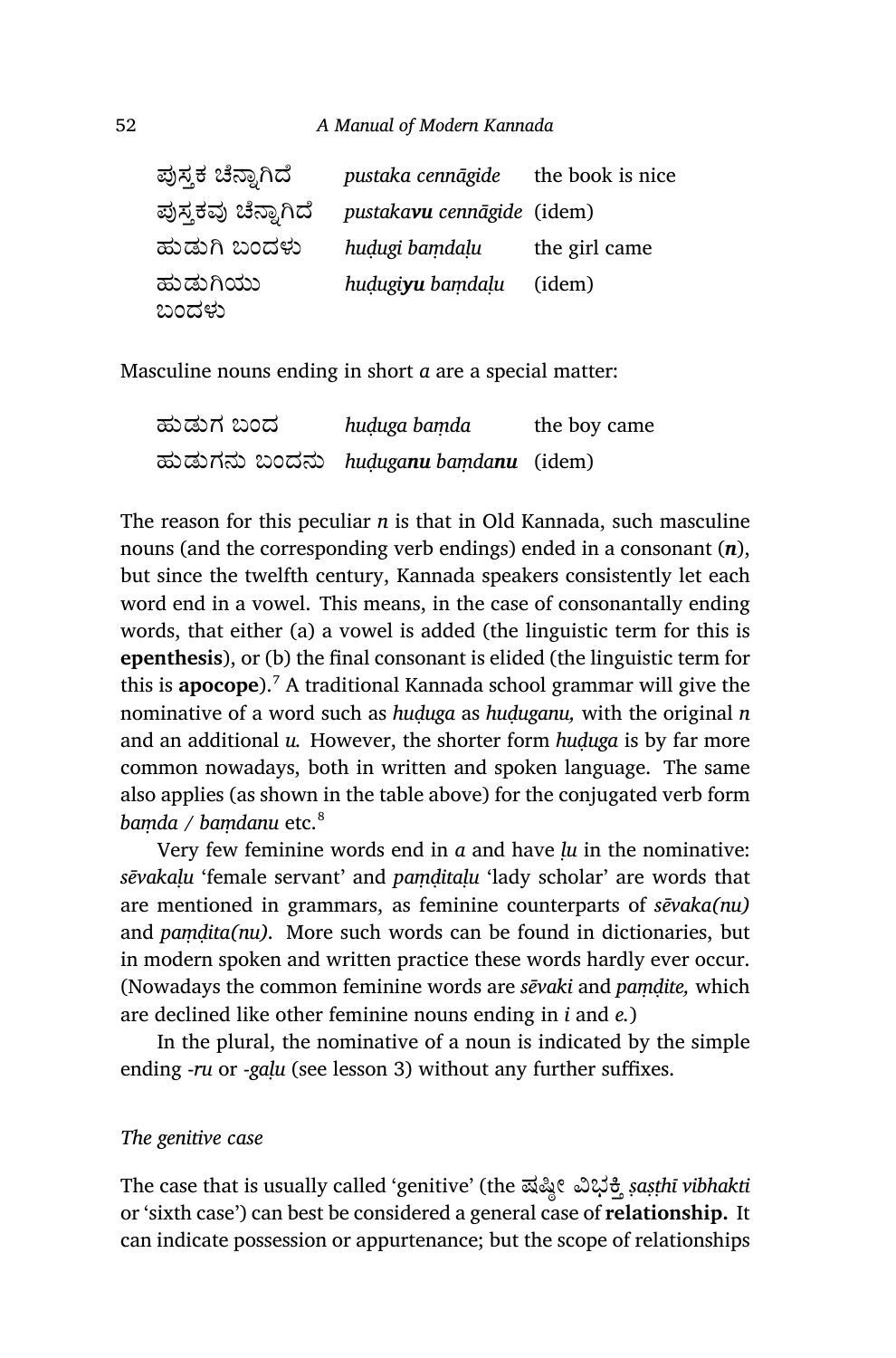that can be expressed by means of the Kannada genitive is greater than that of the genitive which is found in most Indo-European languages.

The rules by which the genitive is formed are a little more complex than those for the other grammatical cases, but it is of the greatest importance that the learner masters them well. (A summarizing table is given below: see p. 56.)

The suffix for the genitive is *-a,* which can be joined to a noun or pronoun in different ways, depending on gender and noun class. The simplest are the nouns ending in *e / i / ai:*

| ಹುಡುಗಿಯ ಚೀಲ | hudugiya cila       | a girl's bag                             |
|-------------|---------------------|------------------------------------------|
| ಕೆರೆಯ ನೀರು  | kere <b>ya</b> nīru | water of (from) the<br>tanh <sup>9</sup> |

A word in the genitive case is a word that reveals a certain detail about what is denoted by a following word, in other words: it is an **attribute.** In the example *huḍugiya cīla* above, the first word, in the genitive case (*huḍugi‑ya*) indicates that what is expressed by the second word (*cila*, 'bag') is the possession of the first: 'of-girl bag'. This word in the genitive (*huḍugiya*) is an **attribute** or attributive word. In the phrase *huḍugiya cīla* the main focus is on the *cīla* 'bag'; secondarily, it is mentioned that this bag belongs to a *huḍugi* 'girl', which is a description of that particular bag. Such attributes or descriptions **always precede** what is described.

This is an illustration of a very important grammatical principle in the language: in Kannada any attributive word or phrase (i.e., any one which gives additional information about another) always precedes the word about which it gives information.<sup>10</sup> (Other examples of such attributive words are adjectives, numerals, and the relative participle, which will be discussed in a later lesson.) This is similar to the genitive case in English, e.g., *my father's house,* where *father's* says something about the house (is an attribute, namely: whose house it is).<sup>11</sup> What is not possible in Kannada is to have a word order that resembles *the house of my father,* because the phrase 'of my father' is an attribute to 'house' and therefore **must precede it.**

With such nouns such as the above (*huḍugi, kere*), which end in a so-called palatal or front vowel (*e, i* or *ai*), the suffix is added to the word by means of the usual sandhi consonant *y.*

With nouns ending in *a,* the situation is slightly more complex. The suffix is linked to masculine nouns by means of the historical  $n^{12}$ :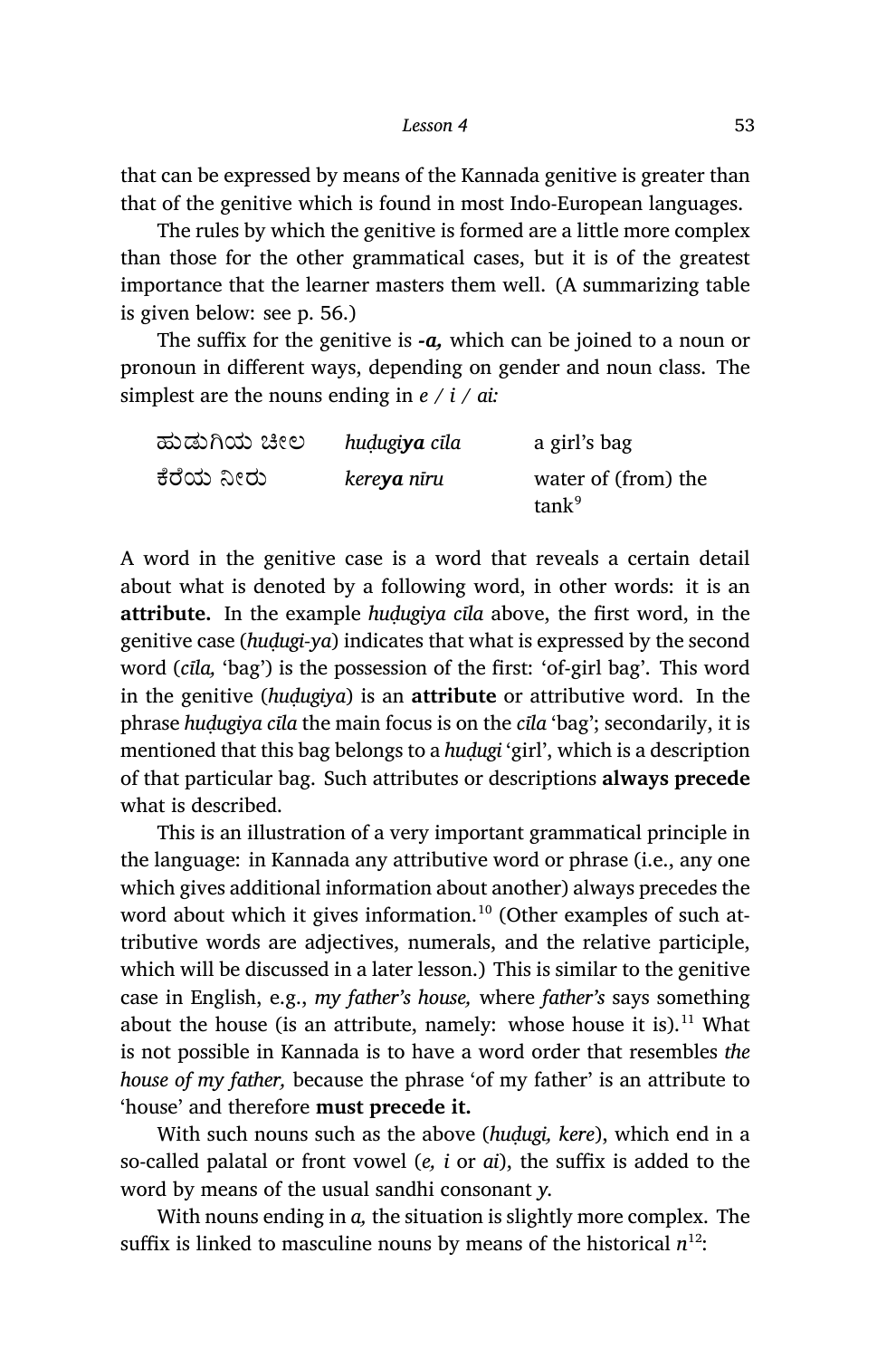ಹುಡುಗನ ಆđೆ *huḍugana āṭike* a boy's toy

In the epicene plural, the *a* causes the final *u* of the *(a)ru* suffix to be elided:

ಹುಡುಗರ ಆđೆಗಳು *huḍugara āṭikegaḷu* boys' toys ¢ೆಂಗಸರ ಬೆ®ಗಳು *heṃgasara baṭṭegaḷu* women's clothes ಜನರ ಆĦ¤ *janara āyke* the choice of the people

The same occurs with the personal pronouns:

| ಅವಳ ಕ್ಶೆ     | avaļ <b>a</b> kai  | her hand   |
|--------------|--------------------|------------|
| ಅವನ ಕಾಲು     | avan <b>a</b> kālu | his leg    |
| ಅವರ ಕಣ್ಣುಗಳು | avara kannugaļu    | their eyes |

But note the irregular form of the third person singular neuter:

| its size |
|----------|
|          |

There exist two forms of the pronoun for the third person plural neuter: a short form *avu* and a long form *avugaḷu* (which is, actually, a double plural). The genitive is based on the long form:

| ಅವುಗಳ ಸಂಖ್ಯೆ | avugala samkhye | their (neuter) |
|--------------|-----------------|----------------|
|              |                 | number         |

All plurals follow the same pattern, substituting a for the final *u:*

| ದೇಶಗಳ ಜನಸಂಖ್ಯೆ | dēśagaļ <b>a</b><br>janasamkhye | the population of<br>countries |
|----------------|---------------------------------|--------------------------------|
| ಮನುಷ್ಯರ        | manusyara                       | the experiences of             |
| ಅನುಭವಗಳು       | anubhavagalu                    | people                         |

Special attention must be given to the genitive of neuter nouns in the singular that end in *a* and *u,* because of the use of an intermediary suffix which indigenous grammarians call *āgama* 'augment' (and which has also been called 'inflectional increment' by contemporary linguists writing in English).<sup>13</sup> When a neuter noun ends in  $a$ , the genitive suffix is joined to the noun by means of *d:*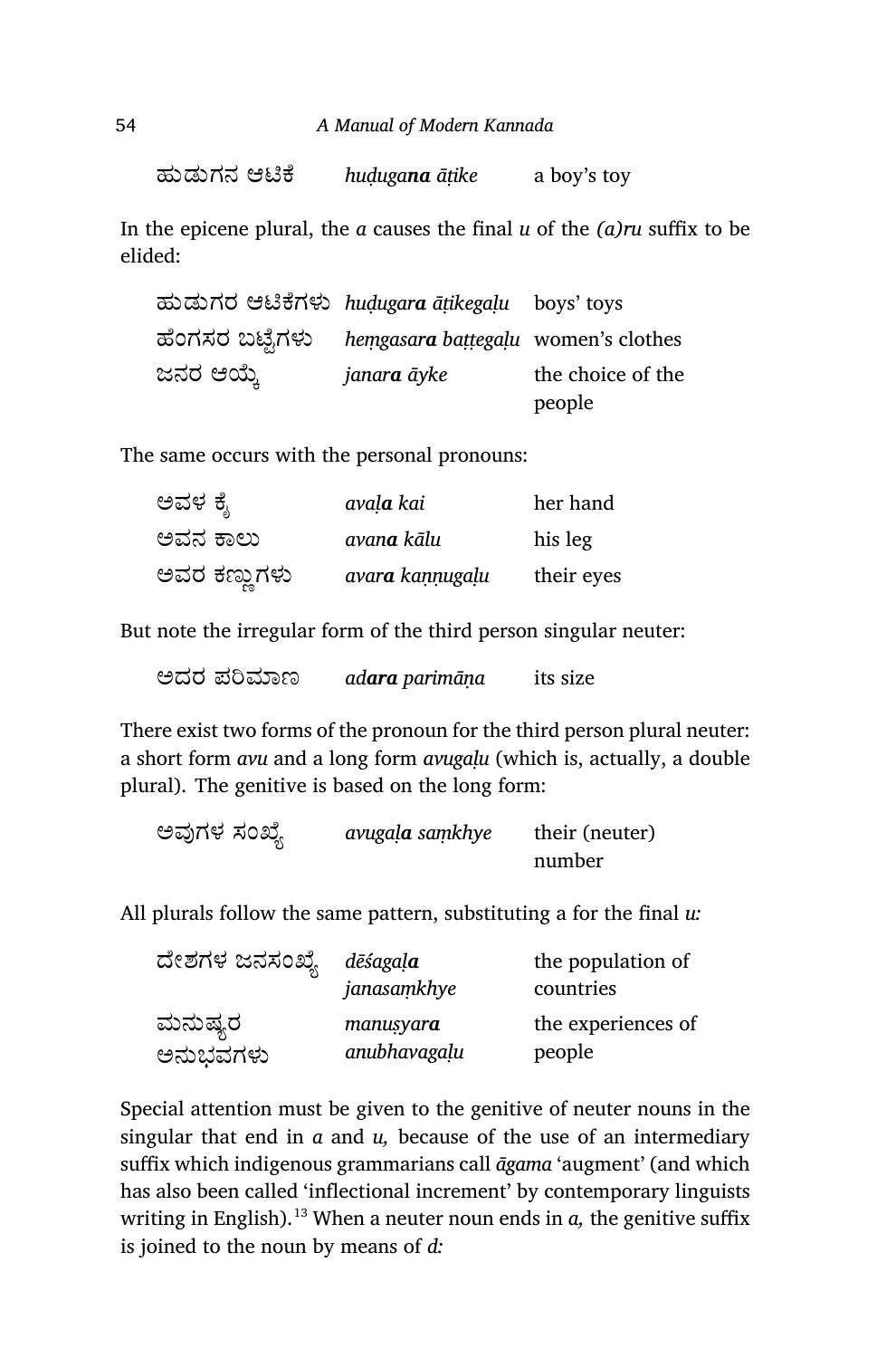| Lesson 4 | 55 |
|----------|----|
|          |    |

|                | ಮರದ ಕೊಂಬೆಗಳು marada kombegalu the branches of a |      |
|----------------|-------------------------------------------------|------|
|                |                                                 | tree |
| ಪುಸ್ತಕದ ಪುಟಗಳು | pustakada putagalu pages of a book              |      |

With nouns ending in *u,* the genitive suffix *a* is not added directly to the noun, but by means of an intermediary suffix *in:*

| ಕಾಡಿನ ಮರಗಳು    | kād <b>ina</b> maragalu | trees of the forest<br>(from kādu 'forest') |
|----------------|-------------------------|---------------------------------------------|
| ಕೂಸಿನ ಬಟ್ಟೆಗಳು | kūsina battegaļu        | a baby's clothes<br>(from kūsu 'baby')      |

However, the learner must note that there are a few instances where the final *u* is **not** elided, namely, when

- a. the noun is a Sanskrit loanword ending in *u* (e.g., ಗುರು *guru* 'teacher', ನಿಘಂಟು *nighaṃṭu* 'dictionary', ಜಿಜ್ಞಾಸು *jijñāsu* 'one who is eager to learn', etc.), $^{14}$
- b. the word consists of two short syllables (e.g., ಹಸು *hasu* 'cow').

This second rule does **not** apply, however, to the pronouns ending in *du* and *vu* (such as *adu* and *avu*) as well as to pronominalizations that use those endings (to be discussed in a later lesson).

The number of such words where the final *u* is not elided is quite small. In such cases, the *in-a* for the genitive is joined to the noun by means of the sandhi consonant *v:*

| ಹಸುವಿನ   | hasu-v- <b>in-a</b> | a cow's horns |
|----------|---------------------|---------------|
| ಕೊಂಬುಗಳು | kombugaļu           |               |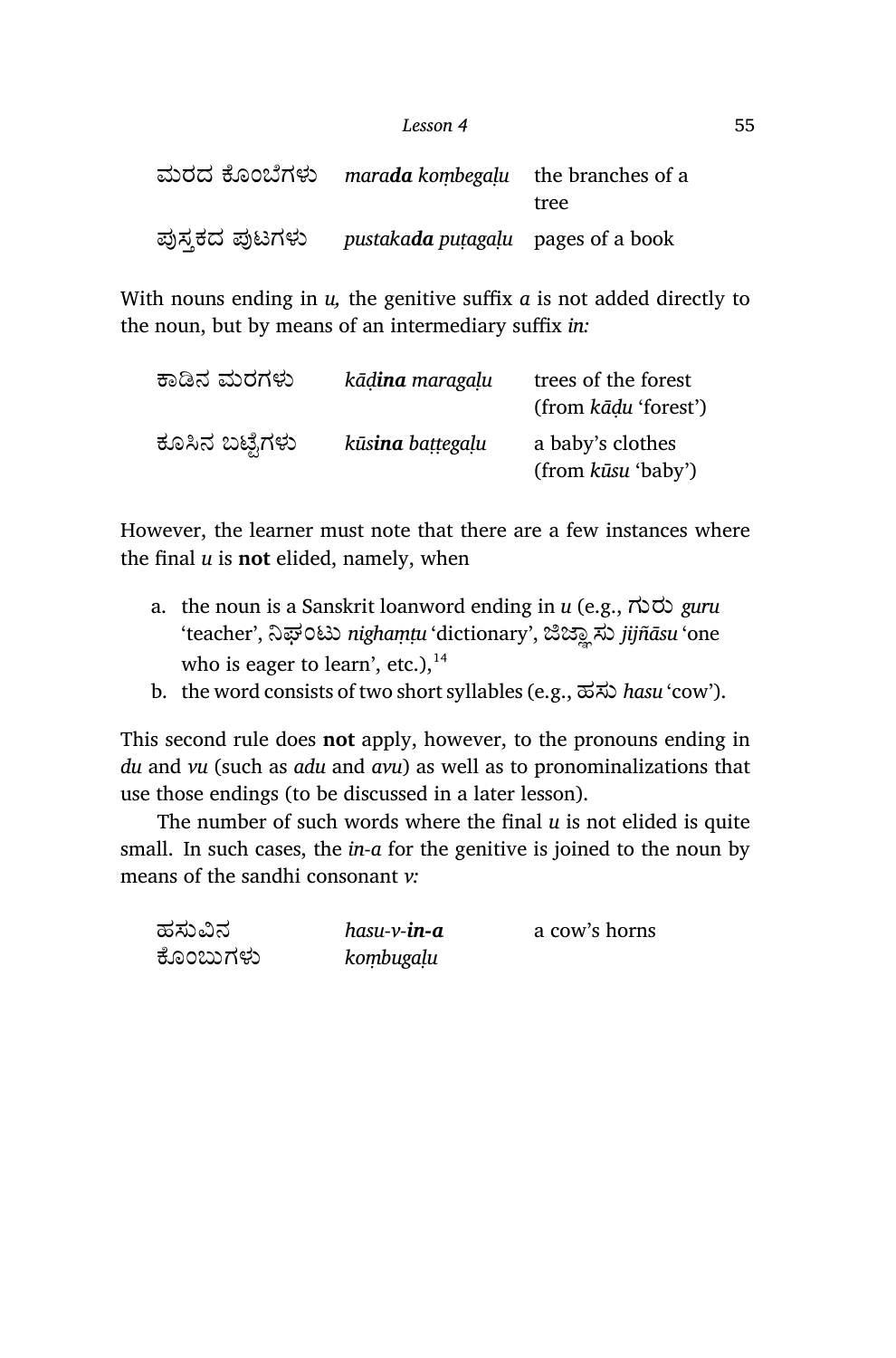To put everything together:

Singular:

a-nouns:

| $ $ neuter: $d$ -a | mara <b>da</b>   |
|--------------------|------------------|
| masculine: n-a     | hudugana         |
| feminine: 1-a      | <i>pamditala</i> |

e-/i-/ai/nouns:

(always **y-a**)

| neuter: y-a    | kere <b>ya</b>      |
|----------------|---------------------|
|                | buttiya             |
|                | kaiya               |
| feminine: y-a  | hudugiya            |
|                | vidhaveya           |
| masculine: y-a | vidyārthi <b>ya</b> |

u-nouns:

| in-a                             | kād <b>ina</b>   |
|----------------------------------|------------------|
| $(or \, vin\text{-}a)$           | hasu <b>vina</b> |
| Sanskrit loan words nighamtuvina |                  |

Plural:

| always <b>a</b> | maragala          |
|-----------------|-------------------|
|                 | manusyar <b>a</b> |
|                 | hudugiyara        |

## *Genitives of pronouns*

The declension of the pronouns does not entirely follow the pattern of the nouns, though there are clear similarities in the third person singular (masculine and feminine) and plural. The learner should note the special intermediary suffix *‑ar* in the third person singular neuter: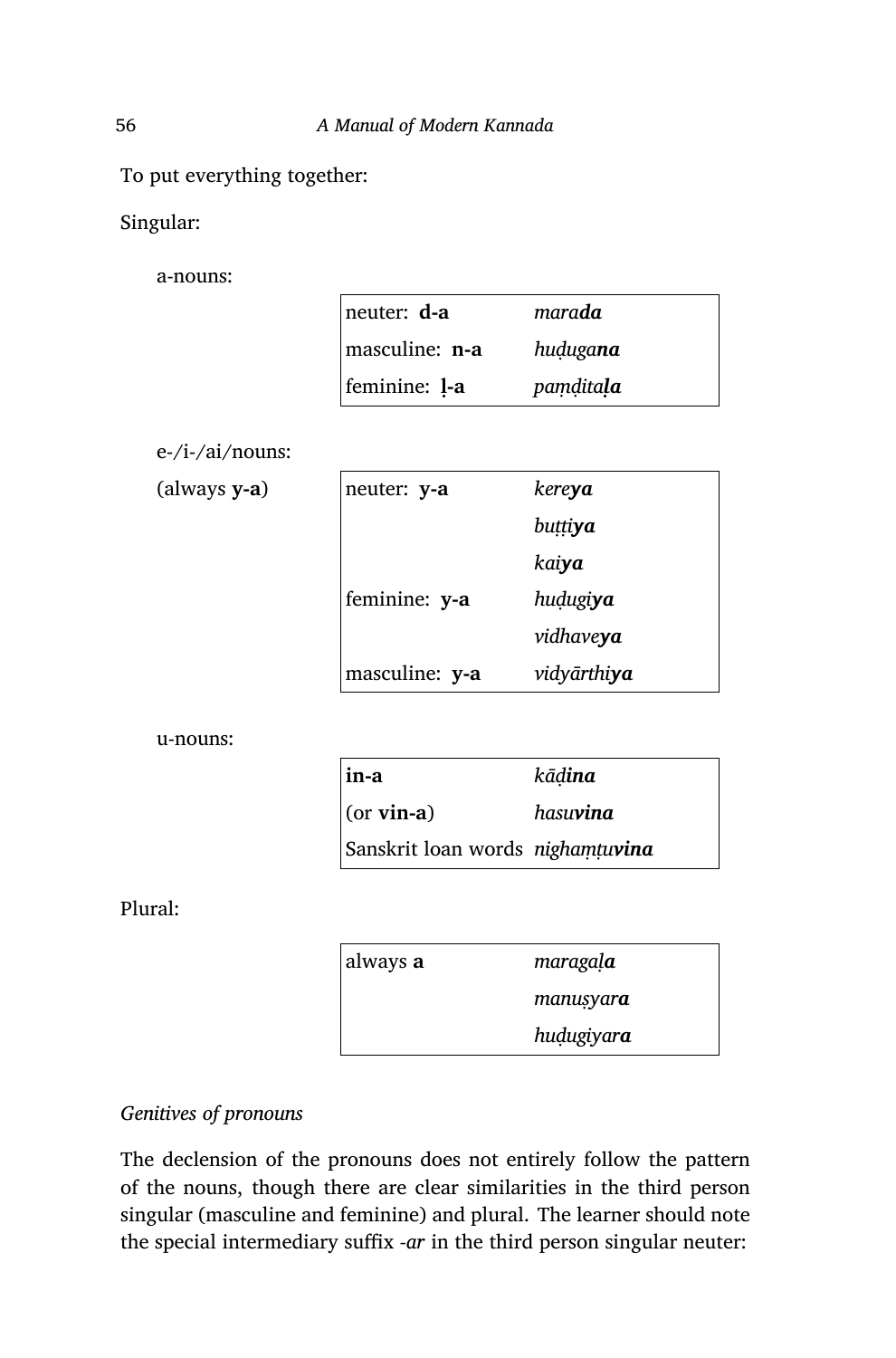| Person           | Nominative |           | Genitive |         |
|------------------|------------|-----------|----------|---------|
| $1$ sg.          | ನಾನು       | nānu      | ನನ್ನ     | nanna   |
| 2 sg.            | ನೀನು       | nīnu      | ನಿನ್ನ    | ninna   |
| 3 sg. masc. ಅವನು |            | avanu     | ಅವನ      | avana   |
| $3$ sg. fem.     | ಅವಳು       | avalu     | ಅವಳ      | avala   |
| $3$ sg. neu.     | ಅದು        | adu       | ಅದರ      | adara   |
| 1 pl.            | ನಾವು       | nāvu      | ನಮ್ಮ     | namma   |
| 2 pl.            | ನೀವು       | nīvu      | ನಿಮ್ಮ    | nimma   |
| 3 pl. epic.      | ಅವರು       | avaru     | ಅವರ      | avara   |
| 3 pl. neu.       | ಅವು(ಗಳು)   | avu(galu) | ಅವುಗಳ    | avugala |

## **Exercise**

Read and translate:

- ೧. ಇದು ನನ್ನ ಮನೆಯ ಬಾಗಿಲು.
- ೨. ಅದು ಹಸುವಿನ ಕೊಂಬು.
- ೩. ಕೊಂಬಿನ ತುದಿ ಚೂಪಲ್ಲ.
- ೪. ನನ್ನ ಪುಸ್ತಕ ಅಲ್ಲಿ ಇದೆ.
- ೫. ಪುಸ್ತಕದ ಬಣ್ಣ ಕೆಂಪು.
- ೬. ನಿಮ್ಮ ಪುಸ್ತಕಗಳ ಬಣ್ಣ ಹಳದಿ.
- ೭. ಅವುಗಳ ಬಣ್ಣ ಕೆಂಪಲ್ಲ.
- ೮. ಕೆಂಪು ಬೇರೆ, ಹಳದಿ ಬೇರೆ.

೯. ಅವರ ಪುಸ್ತಕ ಕಪ್ಪು.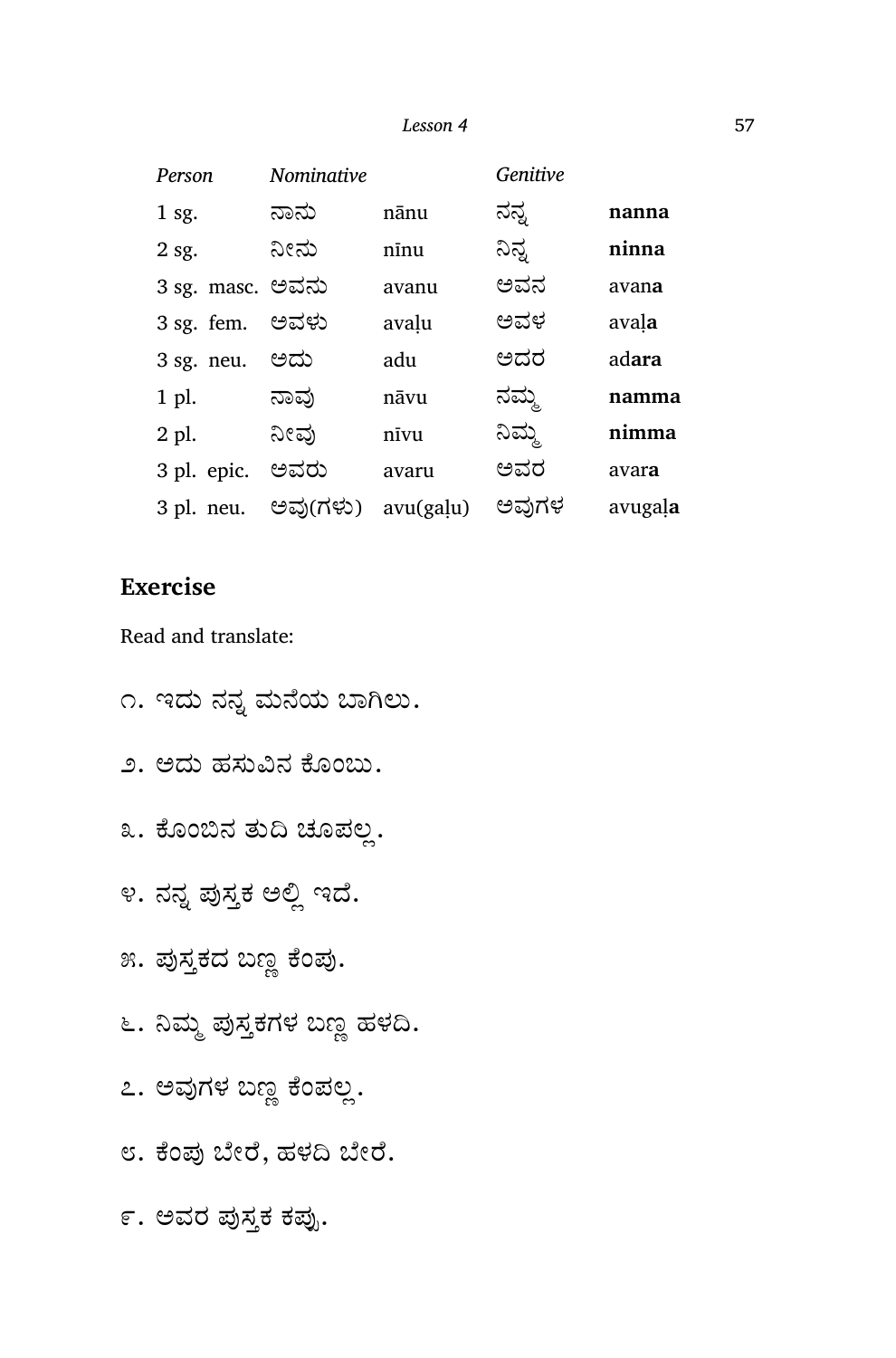# 58 *A Manual of Modern Kannada* ೧೦. ಹಸಿರು ಬಣ್ಣದ ಪುಸ್ತಕಗಳು ಇವೆಯಾ? ೧೧. ನಿಮ್ಮ ಬುಟ್ಟಿಯ ಬಣ್ಣ ಚೆನ್ನಾಗಿಲ್ಲ. ೧೨. ನನ್ನ ಹೆಂಡತಿಯ ಸೀರೆಯ ಬಣ್ಣ ಕೆಂಪು.

೧೩. ನನ್ನ ಸ್ನೇಹಿತನ ಅಂಗಡಿ ಬಟ್ಟೆಯ ಅಂಗಡಿ.

## **Vocabulary**

| ಅಂಗಡಿ                  | aṃgaḍi      | store, shop    |
|------------------------|-------------|----------------|
| ಅನುಭವ                  | anubhava    | experience     |
| ಆಟಿಕೆ                  | āṭike       | toy            |
| ಆಯ್ಕೆ                  | āyke        | choice         |
| ಕೆಂಪು                  | kempu       | red            |
| ಕೊಂಬು                  | kombu       | horn           |
| ಕೊಂಬೆ                  | kombe       | branch         |
| ಚೂಪು                   | сйри        | sharp          |
| ಜನ                     | jana        | person, people |
| ಜನಸಂಖ್ಯೆ               | janasaṃkhye | population     |
| ಜಿಜ್ಞಾ <mark>ಸು</mark> | jijñāsu     | eager to learn |
| ತುದಿ                   | tudi        | tip            |
| ಪಂಡಿತೆ                 | pamdite     | learned woman  |
| ಪರಿಮಾಣ                 | parimāņa    | size           |
| ಬಟ್ಟೆ                  | baṭṭe       | cloth          |
| ಬಣ್ಣ                   | baṇṇa       | colour         |
| ಬೇರೆ                   | bēre        | different      |
| ಸಂಖ್ಯೆ                 | saṃkhye     | number         |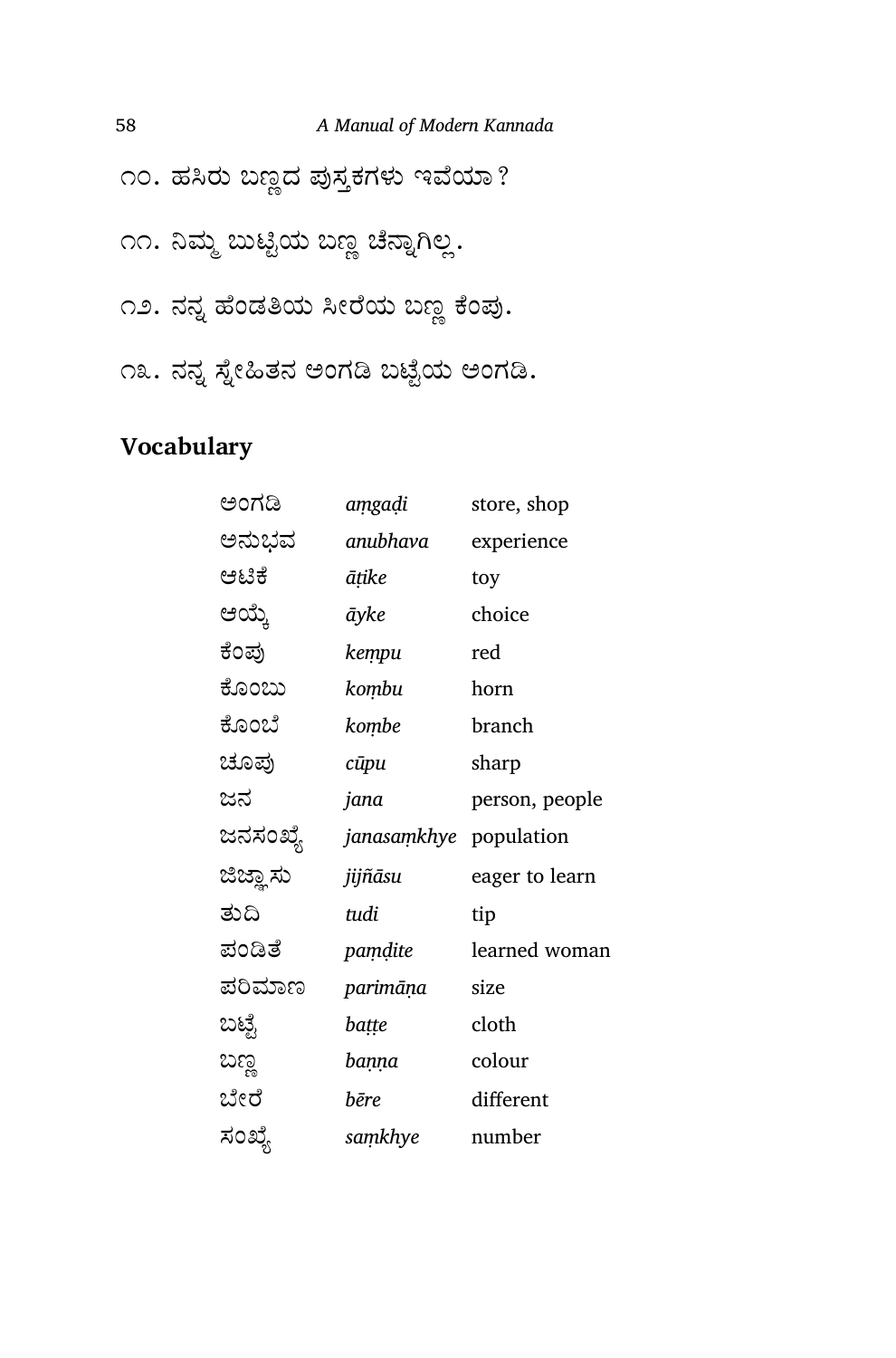| Lesson 4 | 59 |
|----------|----|
|----------|----|

| ಹಸಿರು  | hasiru  | green  |
|--------|---------|--------|
| ಹಳದಿ   | haladi  | yellow |
| ಹೆಂಡತಿ | hemdati | wife   |

#### *Notes*

 $1$  Compare this to the potentially confusing state of affairs in a language such as Latin, where, for instance, the word *mensae* means nothing outside a given context: it could be a nominative plural, 'tables', a genitive singular, 'of the table', or a dative singular, 'to the table'. Only the context (a sentence, or at least a phrase) tells us what is meant by the word *mensae.*

 $2$  Only in a few extremely rare cases does one find such a modification, such as a lengthening of the vowel in *kēḍu* 'loss, ruin', derived from the verb root *keḍu* 'to be spoilt'.

 $3\,$  The basic problem with this older terminology is that it was used by Christian missionaries from the West who assumed that the classical European, Latinbased terminology could be used for an accurate description of Dravidian grammar. In India, indigenous Kannada grammarians in earlier centuries made a similar mistake by assuming that the traditional grammar of Sanskrit (which, like Latin, is also an Indo-European language), could serve as a model for describing the grammar of any language.

<sup>4</sup> Some researchers have argued that this case could better be called an 'ergative'; but this Dravidian case does not in all respects seem to behave like ergatives in other language families. A term such as 'agentive' would be more fitting.

<sup>5</sup> Unfortunately, there are no fixed rules in the modern language for determining whether compound words should be written as continuous wholes or as separate elements. Although in earlier times words were written without separating spaces between them (as seems to have been the practice in all classical literary languages of the world), the modern tendency is to follow the example of English, where groups of separately written words actually function as compound words. See lesson 1, 'Writing compound words conjointly or separately', p 13.

 $6$  "In Middle Kannada, the euphonic addition of  $/u/$  to words ending in consonants seems to have confirmed the notion that  $/u$  must be a nominative case suffix. This erroneous notion is still persisting (in literary language, of course) to such an extent that the ungrammatical monstrosity of affixing /u/ as a nominative case ending to roots ending in /i/, /u/ and /e/ [*. . .*] would be shocking to the grammatical sense of a linguist." Seetharamaiah 1966: 10.